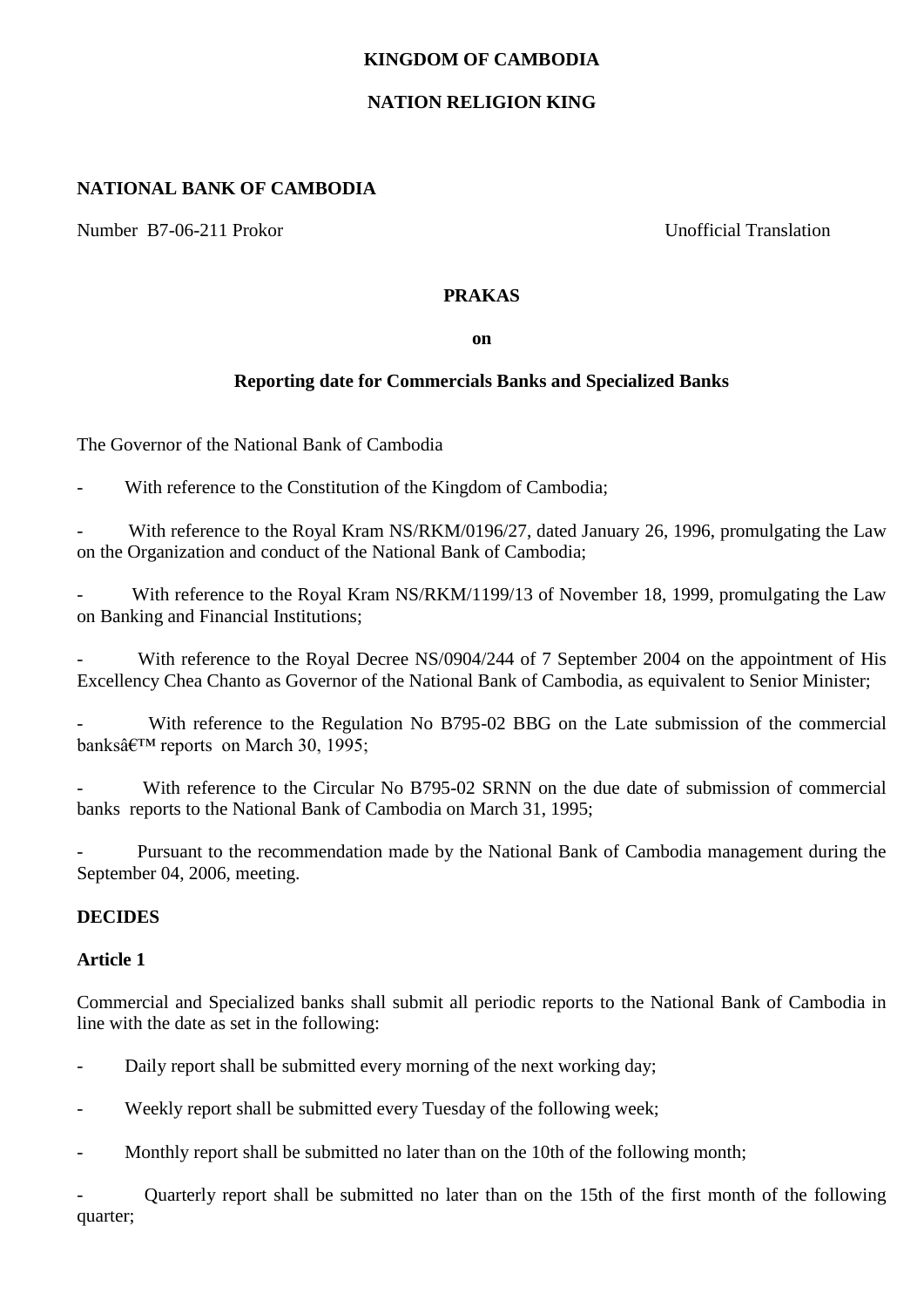- Annual report (audited financial statement) shall be submitted no later than on 31 March of the following year;

Report on reserve requirement shall be submitted following the annual schedule set by of National Bank of Cambodia;

- Publication of annual audited of financial statements shall be submitted no later than on the 30th June of the following year.

#### **Article 2**

Commercial and Specialized banks shall reply to the letters on the date specified by the National Bank of Cambodia.

#### **Article 3**

Commercial and applicable banks are allowed to submit reports on the next working day in the case that the date mentioned in Article 1 and Article 2 falls on a weekend or public holiday.

#### **Article 4**

Commercial and Specialized banks which do not comply with Articles 1 and 2 above shall be subject to the following fines:

a. For report:

No. of days late Amount

- 
- From 1 to 5 days 1,000,000 Riels per day
- From 6 to 10 days 7,500,000 Riels per day
- From 11 to 15 days 15,000,000 Riels per day
- From more than 16 days, Commercial and Specialized banks will be subject to a written warning and public announcement.

b. For replies letters and other information:

No. of days late Amount

- From 1 to 5 days 500,000 Riels per day
- From 6 to 10 days 1,000,000 Riels per day
- From more then 11 days, Commercial and Specialized banks will be subject to a written warning and public announcement.

### **Article 5**

The Regulation No.B795-02 BBG on the late submission of the Commercial banks $\hat{\mathfrak{a}} \in \mathbb{R}^m$  reports created on March 30, 1995, and the Circular No.B795-02 SRNN on the due date of submission of commercial banksâ€<sup>™</sup> reports to the National Bank of Cambodia created on March 31, 1995, are hereby repealed.

#### **Article 6**

The General Directorate, the General Secretariat, the General Inspection, the General Cashier, all Departments of the National Bank of Cambodia, and all Banking and Financial Institutions under the National Bank of Cambodia $\hat{\mathfrak{a}} \in \mathbb{M}$ s supervisory authority shall strictly implement this Prakas.